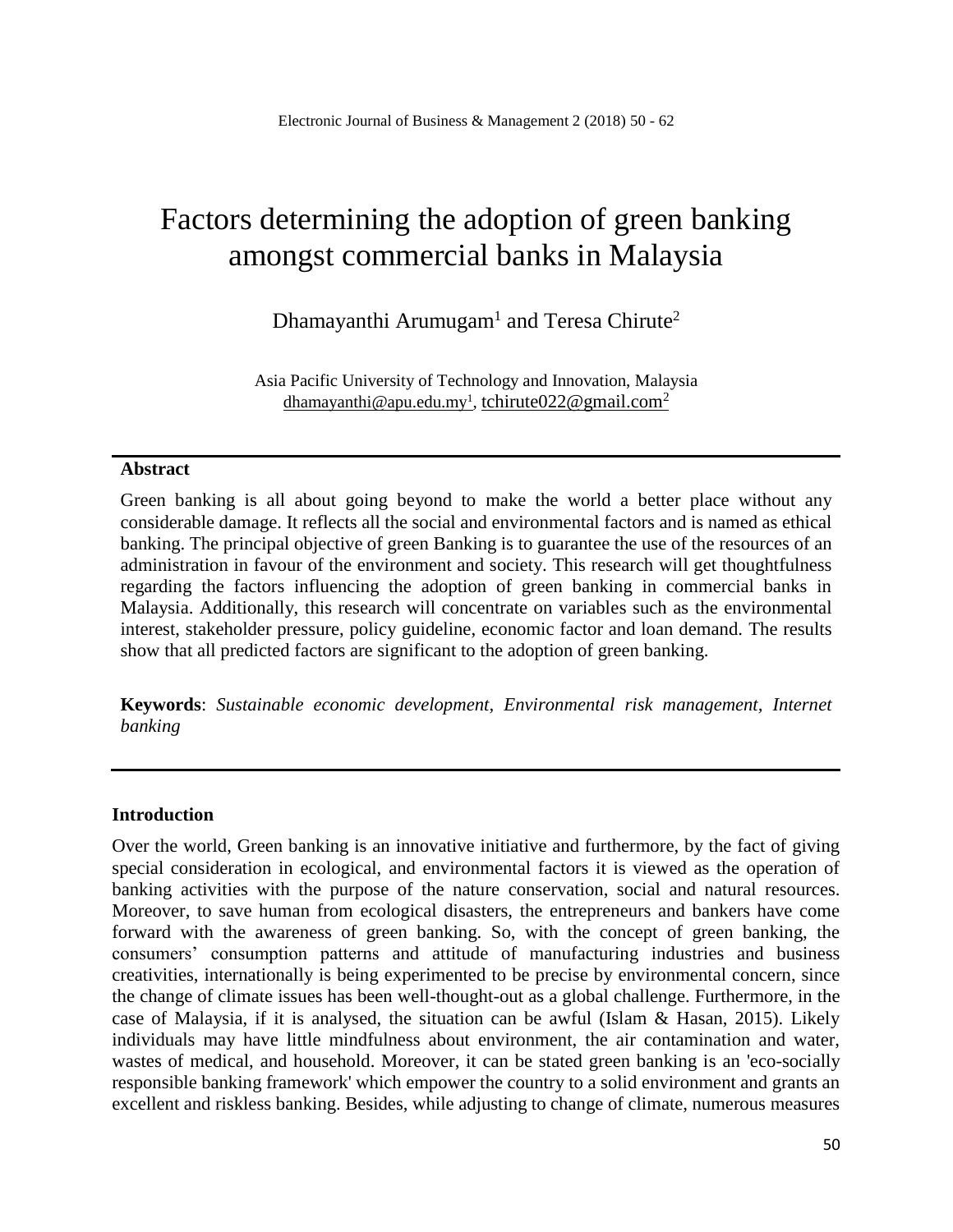have been considered into account but, the activities are inconsistent in many cases particularly in the financial sector, the most appropriately in the banking sector (Choudhury et al, 2013).

## **Green banking steps**

After several studies made focused in green banking, it was found that going green through green banking is vital to be maintained the following sequences in the banking system:



**Source:** http://www.crimbbd.org/wp-content/uploads/2015/08/4.5.pdf

The steps above give a view of activities of green banking apart from banks and the society in general. Furthermore, Banks are able to do more practices on green banking to help the environment, out of indorsing online banking. Beside of, a green bank will decrease its carbon footprint by constructing more competent branches, applying effective energy functioning steps**,**  implementing activities that can help saving papers, adopting green accounts such as ATM services, adopting green finance, power saving equipment, green debit/credit card, mobile banking. Additionally, transportation services provision for employees, promoting sustainable banking and increasing the loaning in environment-complex industries. Banks can also support eco-friendly groups and raise money for local environment initiatives (Garg, 2015). However, it is necessary to know the problems involved in adoption of green banking. Therefore the main objective of this research is to determine the factors affecting Bankers in Adoption of Green Banking in Malaysia.

## **Objective of the research**

- To analyse the current factors affecting the adoption of green banking by bankers of Malaysia
- To analyse the relationship between green banking and the factors affecting its adoption
- To generate sounds conclusion and recommendations which supports the outcome of the analysis.

## **Literature review**

Ecological concerns appear to be not viewed as significant to the business operation of banks and financial institutions. Besides banking sector's concern toward clients' environmentally degrading activities like meddling in their business issues. Nonetheless, currently it is being seen that managing with environment conveys risks to the business. Furthermore, despite the way that the degradation of the environment does not straightforwardly influence the banking and financial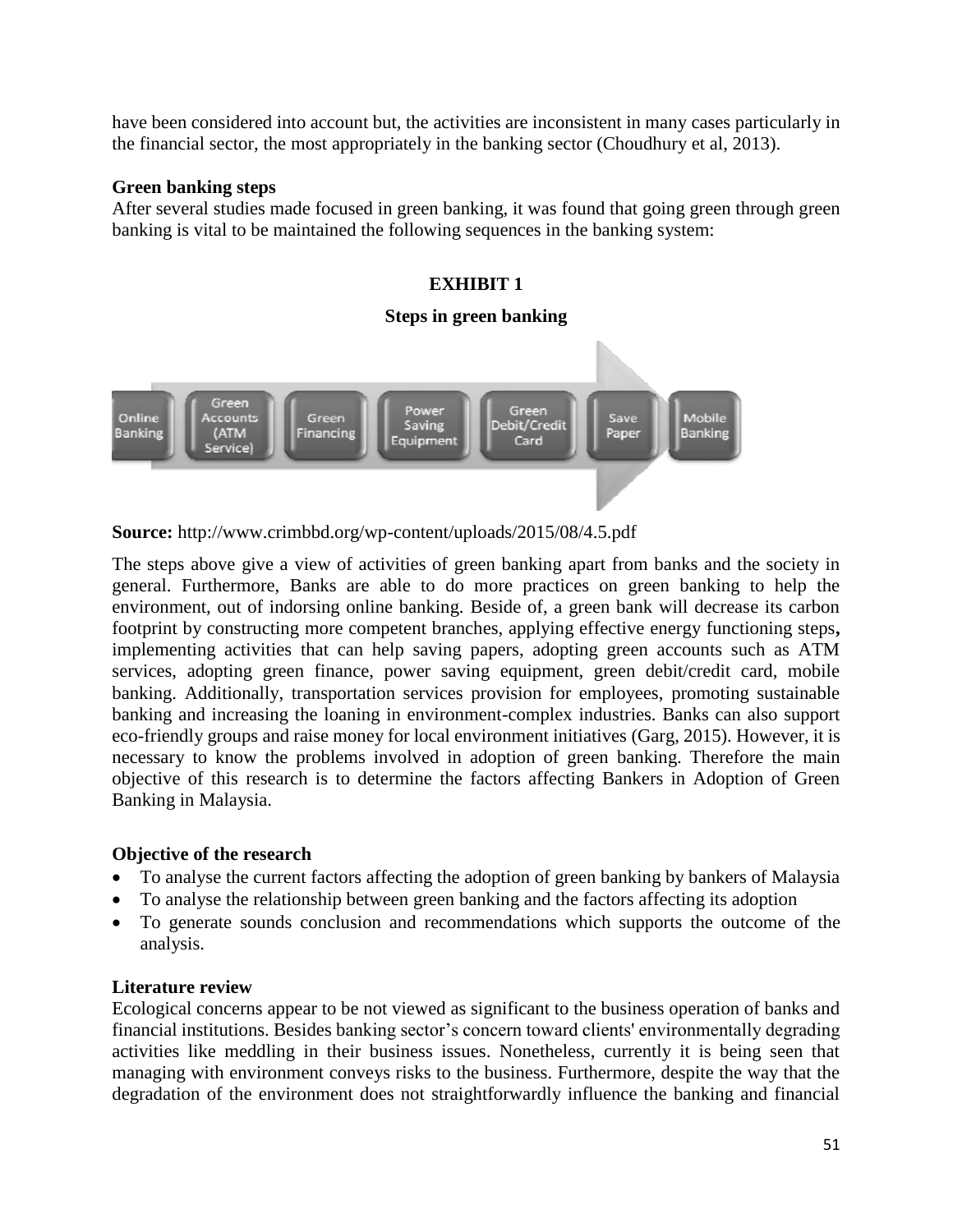institutions, there are costs to banks. Consequently, ecological pollution and climate change prompting to a dangerous atmospheric devotion are one most discussed issues by bankers around the world. Moreover, these issues for the most part created by human activities, are not just influencing nations' economy and lifestyle, however a presence is subject to the efficient administration of these issues (Hoque et al, 2015).

Something to be thankful for is that there is currently higher awareness and a developing responsibility to address ecological issues confronted. Hence, inaction to capture ecological proactive would altogether affect present as well as future eras and further advance of the countries. Therefore, a proactive multi-pronged activity is fundamental by all the industry and business sectors, administrative agencies, and the individual (Sinha et al, 2013).

Around the world, Bankers are more mindful of green banking and worried for ecological safety. Furthermore, it is to attempt to discover the factors behind the implementation of green banking in commercial banks by using the concept of green banking. Additionally, it is to attempt to find out the key of accomplishment of using green banking as a part of a compelling and right way. In Overall, green banking is more environmentally beneficial for the public (Rajput et al, 2013).

The new concept of Green banking derives from the attention of intellectuals, researchers, bankers, and entrepreneurs, who contemplated the fate of humankind with respect to practice development, saving the nations from excruciating, un-solid environment, natural catastrophes, and calamities. Furthermore, Humankind is the best creation of the world which need to survive with nobility (Islam & Hasan, 2015). In any case, if the public is unfriendly, solidarity gets disrupted, the environment is against the healthy survival then man must face vulnerability, diseases and difference issues.

A Green Bank is a moral, a socially accountable and a practical bank. Additionally, it is a certain that Green Banking is giving new green products and support activities that are not risky to the environment and supporting to save the environment. Moreover, the responsibility of green banking is to protect the planet from bizarre climate designs, increasing greenhouse gas, and decreasing the quality of air, with the objective of making sure economic development which is practical (Islam & Kamruzzaman, 2015).Thusly, this is to investigate the motive behind green banking should be introduced by bankers in Malaysia and how it is going to be beneficial to green banking clients in the decrease of ecological issues confronted in banks (Bahl, 2012).

The significant test in green banking is that the environmental degradation does not specifically influence banking and financial institutions additionally, currently there are secondary cost savings to banks, due the severe environmental disciplines execution by the environmental omission authorities over the nations, including Malaysia. The bank debtors may adopt certain norms to maintain their business and because failure, it would prompt to penalties, fines and legal liabilities or end of the businesses prompting to a probability of evasion on the refunds on loan capital from the financial institutions, like a bank (Hossain & Kalince, 2014). In general, Green banking is related with cost cutting finally, hence it is predictable that a company's financial performance will enhance and net profit will rise.

The above discussed reviews provides a wider scope for the conduct of this study, as has been observed that factors determining the adoption of green banking in commercial banks of Malaysia.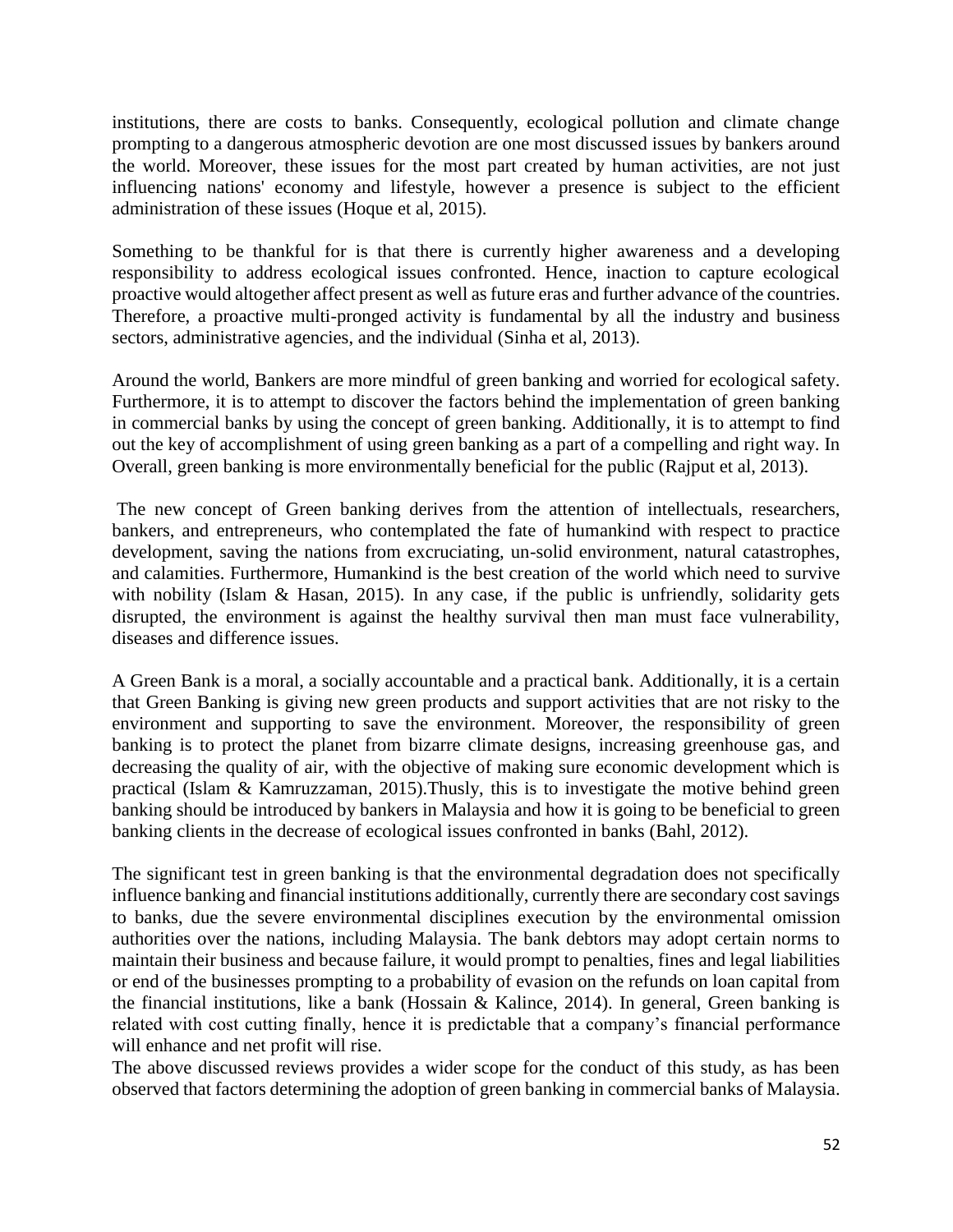#### **Research Methodology**

Explanatory research method is an attempt to connect ideas to understand causes and effects, meaning researchers want to explain on what is going on. This research chose to use this method because is trying to determine whether a variable chosen are really the factors affecting the adoption of green baking in banking sector in Malaysia. In this study, Quantitative Research Method with the primary sources of data will be used. A sample of 160 employees, customers, and stakeholder from banks in Kuala Lumpur, Malaysia were randomly selected to assess the factors determining the adoption of Green Banking in Banking Sectors. Moreover, result of Cronbach's alpha draws a significant amount of correlation between the variables tested. Pearson chi-square analysis result is compared with the table value in order to determine whether there is a relationship between the selected variables based on 5 per cent level of significance.

#### **Results and Discussions**

|                         | Source: Primary Data (Values in parentheses are in percentage)                                            |                       |                         |                |               |                 |            |             |                |  |  |
|-------------------------|-----------------------------------------------------------------------------------------------------------|-----------------------|-------------------------|----------------|---------------|-----------------|------------|-------------|----------------|--|--|
| No                      | <b>Questions</b>                                                                                          | <b>Strongly</b>       | <b>Disagree</b>         | <b>Neutral</b> | Agree         | <b>Strongly</b> | <b>Sum</b> | <b>Mean</b> | Rank           |  |  |
|                         |                                                                                                           | <b>Disagree</b>       |                         |                |               | <b>Agree</b>    |            |             |                |  |  |
| $\mathbf{1}$            | Green banking brings<br>eco-friendly<br>environment                                                       | $\mathbf{1}$<br>(0.6) | $\overline{4}$<br>(2.5) | 38<br>(23.9)   | 82<br>(51.6)  | 34<br>(21.4)    | 636        | 4.00        | $\overline{2}$ |  |  |
| $\overline{2}$          | The use of waste<br>minimization, pollution<br>prevention, is an<br>initiative of green<br>banking.       | $\mathbf{1}$<br>(0.6) | $\mathbf{1}$<br>(0.6)   | 28<br>(17.6)   | 104<br>(65.4) | 25<br>(15.7)    | 628        | 3.94        | $\overline{4}$ |  |  |
| $\overline{\mathbf{3}}$ | Green banking protects<br>the environment and it<br>gives benefits to the<br>banks and customers.         | $\theta$              | 3<br>(1.9)              | 90<br>(18.9)   | 90<br>(56.6)  | 36<br>(22.6)    | 636        | 4.00        | 3              |  |  |
| $\overline{\mathbf{4}}$ | Banks are doing their<br>bit towards Green<br>Banking.                                                    | 14<br>(8.8)           | 17<br>(10.6)            | 59<br>(36.9)   | 46<br>(28.7)  | 24<br>(15)      | 616        | 3.87        | 6              |  |  |
| 5                       | Banks give you enough<br>information or promote<br>green banking<br>whenever you visit.                   | 17<br>(10.6)          | 35<br>(21.9)            | 50<br>(31.3)   | 38<br>(23.75) | 20<br>(12.5)    | 588        | 3.70        | 8              |  |  |
| 6                       | Ending the degradation<br>of the environment to<br>save environment is<br>initiative of green<br>banking. | 11<br>(6.9)           | 16<br>(10)              | 54<br>(33.75)  | 55<br>(34.4)  | 24<br>(15)      | 617        | 3.88        | 5              |  |  |

#### *Table 1: Environmental interest*

53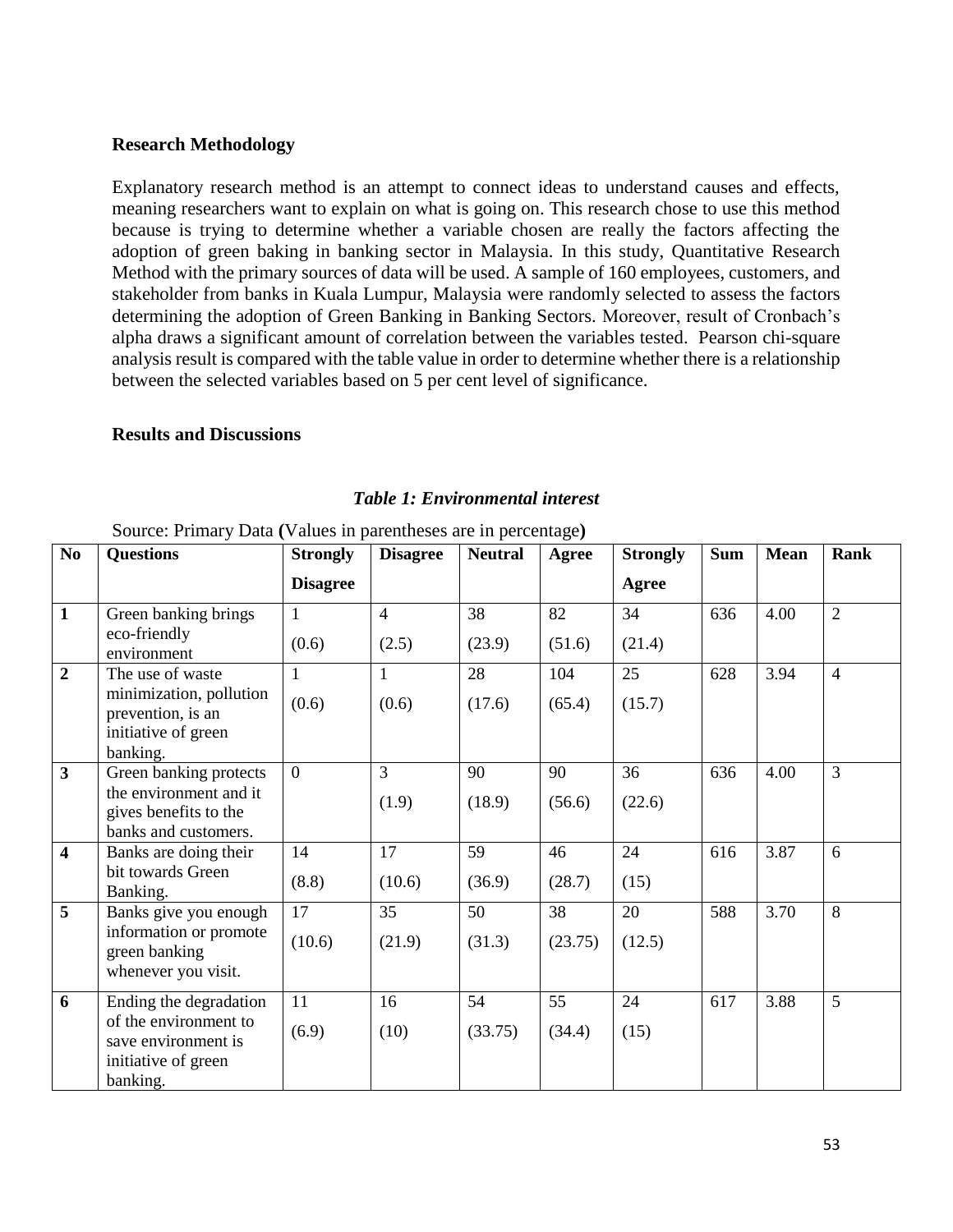|   | Bank contributes to the                   | -9     | 19     | 55     | 54      | 23     | 668 | 4.20 |  |
|---|-------------------------------------------|--------|--------|--------|---------|--------|-----|------|--|
|   | environmental                             | (5.6)  | (11.9) | (34.4) | (33.75) | (14.4) |     |      |  |
|   | degradation by                            |        |        |        |         |        |     |      |  |
|   | financing industries.                     |        |        |        |         |        |     |      |  |
| 8 | Banks are encouraging                     | 14     | 24     | 49     | 54      | 19     | 607 | 3.81 |  |
|   | projects that show its<br>concern for the | (8.75) | (15)   | (30.1) | (33.75) | (11.9) |     |      |  |
|   | environment in the form                   |        |        |        |         |        |     |      |  |
|   | of sustainable                            |        |        |        |         |        |     |      |  |
|   | development                               |        |        |        |         |        |     |      |  |

The mean in the Table as in the exhibit represent the level of the statement satisfaction, therefore, the analysis show that the statement Bank contributes to the environmental degradation by financing industries highly gives satisfaction to the majority of the respondents ranking in the first position. From the study, it has been concluded that green banking makes the environment a better place and friendly therefore, banks are still spreading the initiative of green banking to other institutions by motivating them and since it is a new initiative most of the customers do not have much idea about green banking.

## **Table 2: Stakeholder pressure**

| N <sub>0</sub> | <b>Questions</b>                       | <b>Strongly</b> | <b>Disagree</b> | <b>Neutral</b> | Agree  | <b>Strongl</b> | <b>Sum</b> | Mea         | $\bf{R}$        |
|----------------|----------------------------------------|-----------------|-----------------|----------------|--------|----------------|------------|-------------|-----------------|
|                |                                        | <b>Disagree</b> |                 |                |        | y Agree        |            | $\mathbf n$ | $\mathbf{a}$    |
|                |                                        |                 |                 |                |        |                |            |             | n               |
|                |                                        |                 |                 |                |        |                |            |             | $\bf k$         |
| $\mathbf{1}$   | Bankers claim that green banking       | $\overline{0}$  | 5               | 23             | 102    | 29             | 632        | 3.97        | $\overline{3}$  |
|                | attracts international customers to    |                 | (3.1)           | (14.5)         | (64.2) | (18.2)         |            |             |                 |
|                | the bank.                              |                 |                 |                |        |                |            |             |                 |
| $\overline{2}$ | Bankers say electronic banking,        | $\theta$        | $\overline{7}$  | 27             | 102    | 23             | 658        | 4.14        | $\overline{2}$  |
|                | mobile banking, or the use of atms     |                 | (27)            | (17)           | (64.1) | (14.4)         |            |             |                 |
|                | are methods of green banking.          |                 |                 |                |        |                |            |             |                 |
| $\overline{3}$ | Bankers feel commercial bank           | $\theta$        | 11              | 32             | 76     | 40             | 671        | 4.22        | 1               |
|                | may provide more loan at lower         |                 | (6.9)           | (20.1)         | (47.8) | (25)           |            |             |                 |
|                | rates to eco-friendly industries.      |                 |                 |                |        |                |            |             |                 |
| $\overline{4}$ | Bankers provide low interest rate      | 2               | 12              | 39             | 75     | 31             | 598        | 3.76        | 6               |
|                | to help spreading the concept of       | (1.3)           | (7.5)           | (24.5)         | (46.9) | (19.4)         |            |             |                 |
|                | green banking.                         |                 |                 |                |        |                |            |             |                 |
| 5              | Bankers have the power to impose       | $\theta$        | 11              | 49             | 63     | 36             | 601        | 3.77        | $7\phantom{.0}$ |
|                | restrictions on establishment of       |                 | (6.9)           | (30.8)         | (39.6) | (22.6)         |            |             |                 |
|                | any industries or projects without     |                 |                 |                |        |                |            |             |                 |
|                | using green banking practice.          |                 |                 |                |        |                |            |             |                 |
| 6              | Enterprises<br>building<br>are<br>up   | $\theta$        | $\overline{7}$  | 40             | 74     | 38             | 620        | 3.89        | $\overline{4}$  |
|                | techniques that will assist them to    |                 | (4.4)           | (25.2)         | (46.5) | (23.9)         |            |             |                 |
|                | report issues faced<br>by<br>the       |                 |                 |                |        |                |            |             |                 |
|                | environment.                           |                 |                 |                |        |                |            |             |                 |
| $\overline{7}$ | Organizations<br>$\mathbf{t}$<br>react | $\theta$        | 10              | 40             | 77     | 32             | 608        | 3.82        | $\mathfrak{F}$  |
|                | environmental<br>pressures<br>from     |                 | (6.3)           | (25.2)         | (48.4) | (20.1)         |            |             |                 |
|                | main stakeholders by decreasing        |                 |                 |                |        |                |            |             |                 |
|                | toxic emissions.                       |                 |                 |                |        |                |            |             |                 |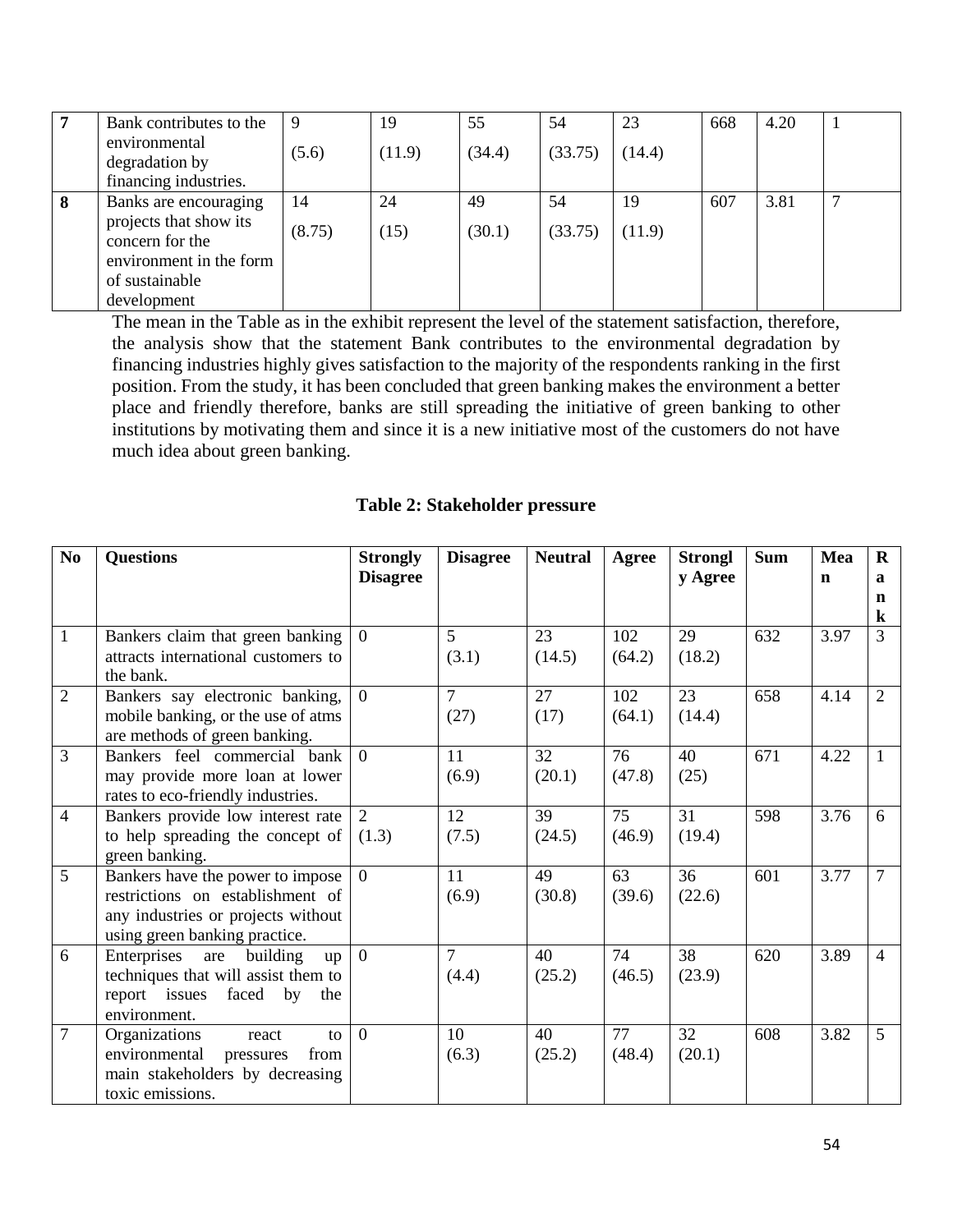| Bankers are aware in spreading the       |       | $\sim$ | 66   | 29 | 590 |  |
|------------------------------------------|-------|--------|------|----|-----|--|
| other<br>practice in<br>banking<br>green | (6.9) | \`JJ.J | (41) |    |     |  |
| industries or sectors.                   |       |        |      |    |     |  |

Source: Primary Data **(**Values in parenthesis are in percentage)

The mean represent satisfaction' statement level of the respondent, where 4.22 was the highest mean, thus, showing a great satisfaction on the majority of the respondents ranking in the first place. Thus, most of the respondents of this survey are aware in stakeholder pressure especially in the role of bankers contributing on the adoption of green banking in Malaysia to make the environment a better place.

## **Table 3: Policy guideline**

Source: Primary Data **(**values in parenthesis are in Percentage)

| No             | <b>Questions</b>                                                                                                           | <b>Strongly</b><br><b>Disagree</b> | <b>Disagree</b>         | <b>Neutral</b> | <b>Agree</b>              | <b>Strongly</b>       | <b>Sum</b> | <b>Mean</b> | Rank           |
|----------------|----------------------------------------------------------------------------------------------------------------------------|------------------------------------|-------------------------|----------------|---------------------------|-----------------------|------------|-------------|----------------|
| $\mathbf{1}$   | Green banking policy aims to<br>encourage banks to embrace e-<br>Commerce as a facilitator to<br>green banking.            | $\Omega$                           | 10<br>(6.3)             | 61<br>(38.4)   | $\overline{48}$<br>(30.2) | Agree<br>40<br>(25.2) | 595        | 3.74        | 6              |
| $\overline{2}$ | ecological<br>Malaysia,<br>In<br>regulations are the motives for<br>few organizations to contract<br>out.                  | -1<br>(0.6)                        | 11<br>(6.9)             | 46<br>(28.9)   | 73<br>(45.9)              | 28<br>(17.6)          | 593        | 3.72        | $\overline{7}$ |
| $\overline{3}$ | Banks are required to figure and<br>embrace the policy of green<br>banking.                                                | $\Omega$                           | 16<br>(10.1)            | 56<br>(35.2)   | 57<br>(35.8)              | 30<br>(18.9)          | 578        | 3.64        | 8              |
| $\overline{4}$ | Policy formulation is vital in<br>banks because strategy matches<br>green banking activities.                              | $\overline{0}$                     | 6<br>(3.8)              | 43<br>(27)     | 84<br>(52.8)              | 26<br>(16.4)          | 607        | 3.82        | $\overline{4}$ |
| 5              | Banks should adopt Green<br><b>Banking</b><br>to<br>secure<br>environmental corruption.                                    | $\overline{0}$                     | $\overline{7}$<br>(4.4) | 43<br>(27)     | 75<br>(47.2)              | 35<br>(22)            | 613        | 3.85        | $\overline{3}$ |
| 6              | Banking policy can support the<br>banking industry by promoting<br>the green banking practices.                            | (0.6)                              | $\overline{7}$<br>(4.4) | 53<br>(33.3)   | 59<br>(37.1)              | 39<br>24.5)           | 605        | 3.81        | 5              |
| $\overline{7}$ | Banking<br>policy<br>be<br>can<br>supportive for the banking<br>in overcoming<br>sector<br>the<br>institutional obstacles. | $\overline{0}$                     | $\overline{7}$<br>(4.4) | 57<br>(35.8)   | 55<br>(34.6)              | 39<br>(24.5)          | 645        | 4.06        | $\mathbf{1}$   |
| 8              | Bankers are aware in spreading<br>the green banking practice in<br>other industries or sectors.                            | $\Omega$                           | $\tau$<br>(4.4)         | 61<br>(38.8)   | 58<br>(36.5)              | 33<br>(20.7)          | 633        | 3.98        | $\overline{2}$ |

The table above evaluate the mean, which the statement 7 present high mean of 4.05, being the highest mean in the significance of most satisfactory statement. In conclusion, most of the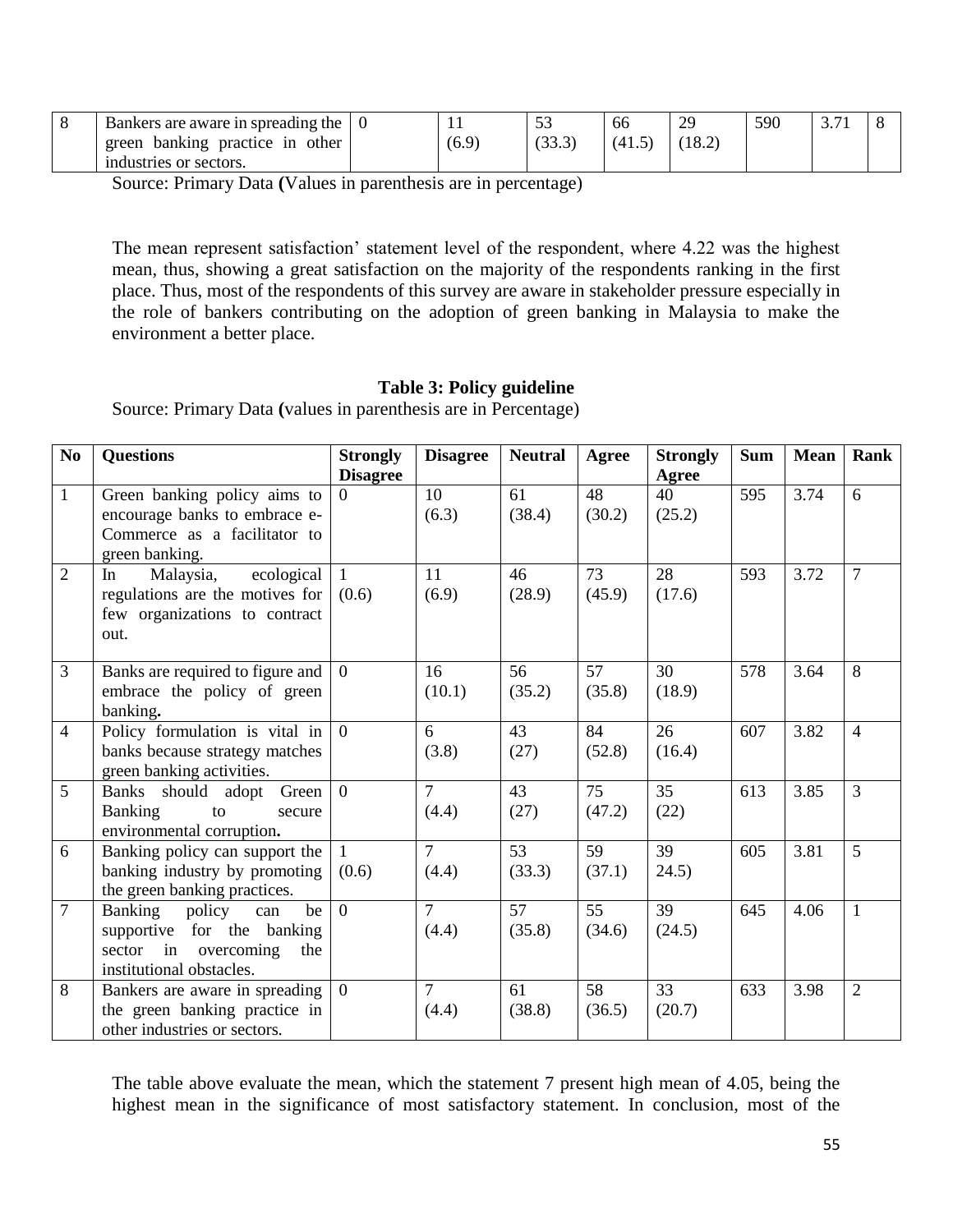respondents of this survey believe that policy guideline is one of the vital factor that motivates the adoption of green banking in public and sector banks in Malaysia.

| $\mathbf{N}\mathbf{0}$ | <b>Questions</b>                                                                                        | <b>Strongly</b>             | <b>Disagree</b>         | <b>Neutral</b> | Agree        | <b>Strongly</b>       | <b>Sum</b> | <b>Mean</b> | Ran                       |
|------------------------|---------------------------------------------------------------------------------------------------------|-----------------------------|-------------------------|----------------|--------------|-----------------------|------------|-------------|---------------------------|
| $\mathbf{1}$           | Economic<br>Factor<br>influence<br>business on great choices and<br>controlling an association.         | <b>Disagree</b><br>$\Omega$ | 10<br>(6.3)             | 35<br>(22)     | 66<br>(41.5) | Agree<br>48<br>(30.2) | 629        | 3.95        | $\bf k$<br>$\overline{2}$ |
| $\overline{2}$         | <b>Business financial environment</b><br>defines the achievement or<br>disappointment of a business.    | $\Omega$                    | 11<br>(6.9)             | 51<br>(32.1)   | 67<br>(42.1) | 29<br>(18.2)          | 594        | 3.74        | 6                         |
| 3                      | financing<br>is<br>the<br>Green<br>of<br>allocation<br>reserves<br>to<br>environment friendly ventures. | $\theta$                    | 3<br>(1.9)              | 51<br>(32.1)   | 72<br>(45.3) | 33<br>(20.8)          | 612        | 3.85        | $\overline{3}$            |
| $\overline{4}$         | Green banking effect appear in<br>the economy in benefit to the<br>financial organization.              | (0.6)                       | 8<br>(5.0)              | 56<br>(35.2)   | 58<br>(36.3) | 36<br>(22.6)          | 597        | 3.75        | $5\overline{)}$           |
| 5                      | Government financing at cost of<br>capital, private sector financing<br>to be profitable.               | $\overline{0}$              | 11<br>(6.9)             | 51<br>(32.1)   | 67<br>(42.1) | 29<br>(18.2)          | 588        | 3.70        | $\overline{7}$            |
| 6                      | Individuals can deposit cash all<br>over the place and pull back<br>from each ATM corner.               | $\theta$                    | 5<br>(3.1)              | 60<br>(37.7)   | 58<br>(36.5) | 36<br>(22.6)          | 602        | 3.79        | $\overline{4}$            |
| $\overline{7}$         | The online banking decreases<br>the use of paper and HR                                                 | $\overline{3}$<br>(1.9)     | $\overline{2}$<br>(1.3) | 24<br>(15.1)   | 87<br>(54.7) | 43<br>(27)            | 642        | 4.04        | $\mathbf{1}$              |

## **Table: 4: Economic factor**

**Source:** Primary data (values in parenthesis are in percentage).

The table above evaluate the mean, which the statement 7 present high mean of 4.04, being the highest mean in the significance of most satisfactory statement. This indicates that the statement is highly significant compared to the other statements. Thus, economic factor is believed that it gives an impact on the adoption of green banking in the public and private banks in Malaysia, which most respondents agree on the positive impact in green banking.

## **Table 5: Loan demand**

| No | <b>Questions</b>             | <b>Strongly</b><br><b>Disagree</b> | <b>Disagree</b> | <b>Neutral</b> | Agree  | Strongly<br>Agree | Sum | <b>Mean</b> | Rank |
|----|------------------------------|------------------------------------|-----------------|----------------|--------|-------------------|-----|-------------|------|
|    | Bank<br>loaning<br>assumes   |                                    |                 | 61             | 57     | $\cap$            | 573 | 3.60        | 8    |
|    | impacting levels of customer | (0.6)                              | (8.2)           | (38.4)         | (35.8) | (16.9)            |     |             |      |

Source: Primary Data (Values in parenthesis are in percentage)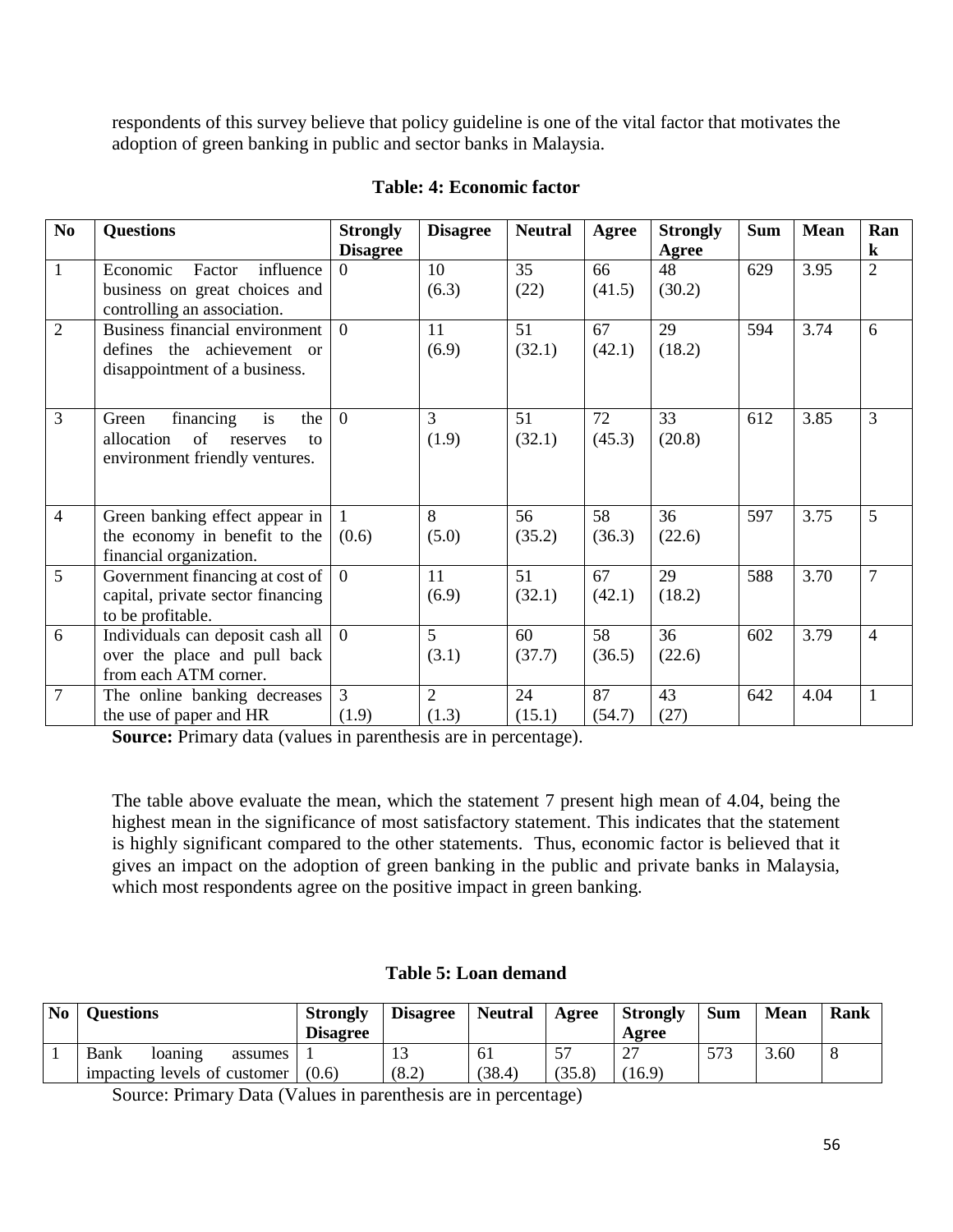|                | spending, investment,<br>and<br>economic development.                                                                                    |                         |             |              |              |              |     |      |                |
|----------------|------------------------------------------------------------------------------------------------------------------------------------------|-------------------------|-------------|--------------|--------------|--------------|-----|------|----------------|
| $\overline{2}$ | Loan demand is a loan with<br>minimal amount of restriction<br>with respect to the lender                                                | 2<br>(1.3)              | 6<br>(3.8)  | 64<br>(40.3) | 55<br>(34.6) | 32<br>(20.1) | 586 | 3.68 | 6              |
| 3              | Discount of interest rate is a<br>policy of government in<br>providing supports on the<br>loan costs                                     | $\theta$                | 6<br>(3.8)  | 33<br>20.8)  | 78<br>(49.1) | 42<br>(26.4) | 633 | 3.98 | $\mathbf{1}$   |
| $\overline{4}$ | Loan Demand is one of the<br>factor<br>crucial<br>most<br>influencing the adoption of<br>green banking.                                  | $\overline{2}$<br>(1.3) | 5<br>(3.1)  | 71<br>(44.7) | 51<br>(32.1) | 30<br>(18.9) | 579 | 3.64 | $\tau$         |
| 5              | Green banking attempts to<br>ensure providing loans at a<br>lower rate.                                                                  | 3<br>(1.9)              | 5<br>(3.1)  | 36<br>(22.6) | 89<br>(56)   | 26<br>(16.4) | 607 | 3.81 | $\overline{4}$ |
| 6              | Loan demand can motivate<br>industries<br>and<br>projects<br>implementing green banking<br>activities.                                   | $\overline{3}$<br>(1.9) | 8<br>(5.0)  | 52<br>(32.7) | 64<br>(40.3) | 32<br>(20.1) | 591 | 3.72 | 5              |
| $\tau$         | Government should provide<br>subsidies on the loan costs in<br>specific sectors to support the<br>implementation<br>of green<br>banking. | $\overline{0}$          | 5<br>(3.1)  | 41<br>(25.8) | 65<br>(40.9) | 48<br>(30.2) | 633 | 3.98 | $\overline{2}$ |
| 8              | Banks can implement green<br>bank credit with financial<br>concessions for environment<br>friendly.                                      | $\overline{0}$          | 12<br>(7.5) | 33<br>(28.3) | 76<br>(47.8) | 38<br>(23.9) | 617 | 3.88 | 3              |

The mean represent satisfaction' statement level of the respondent, where 3.98 was the highest mean and the statement says Banks can implement green bank credit with financial concessions for environment friendly is agreed by 49.1 percent of the respondents.

## **Hypothesis testing based on Pearson R chi-square test results**

In this research Hypothesis testing is to be conducted in order to examine the relationship between the variables proposed in this study according to the objectives stated. Furthermore, there are five hypotheses to be tested by which statistical tools such as chi-square test, simple regression and reliability test are used to examine the relationship between all variables of this study.

## **Environmental Interest and Green Banking**

Ho1: There is no relationship between green banking and environmental interest.

## **Table 6: Result of chi-square test for environmental interest and green banking**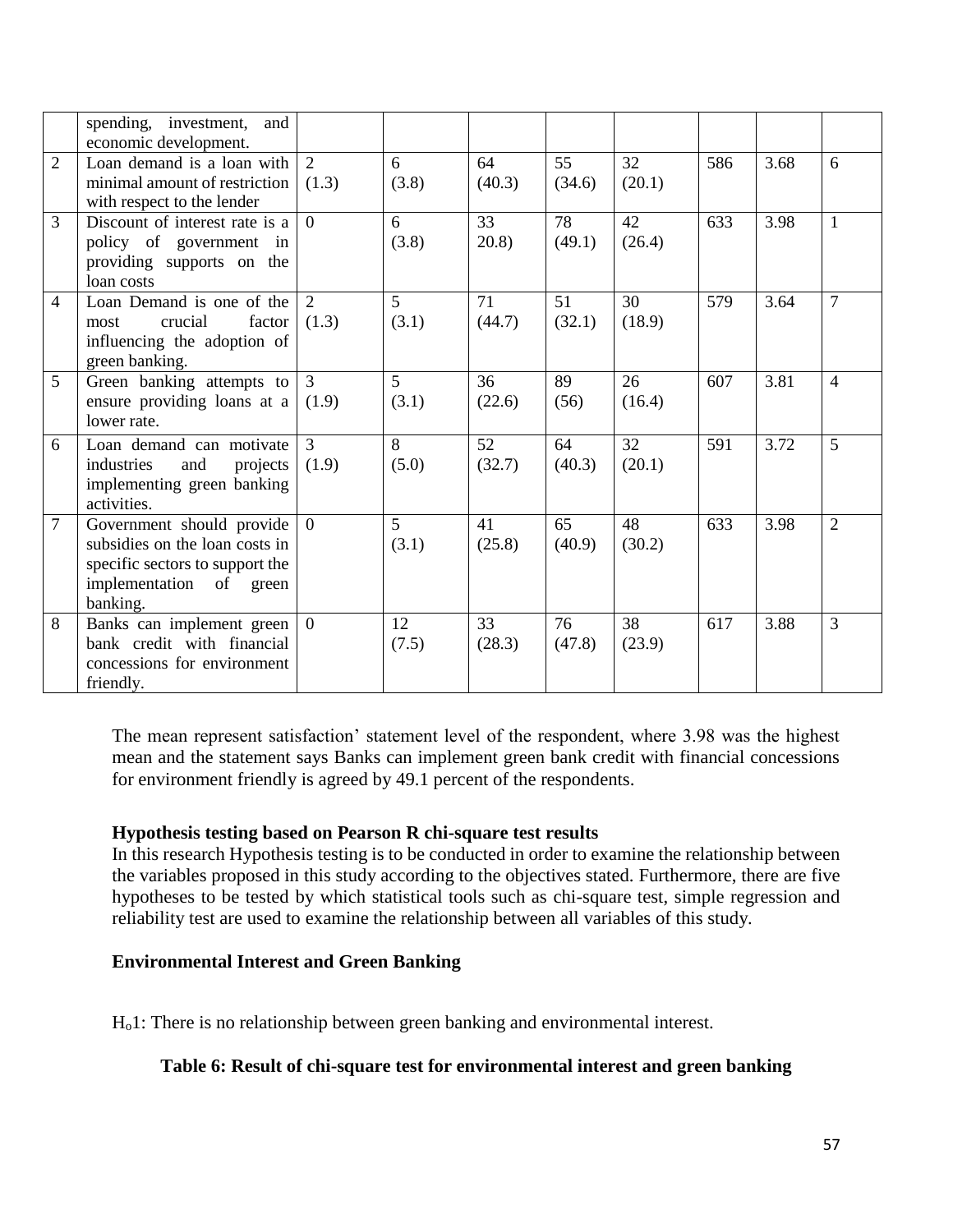| Phi Value | Chi-square<br>Value   | df | Table Value | Remark   |
|-----------|-----------------------|----|-------------|----------|
| 0.657     | $68.639$ <sup>a</sup> |    | 74.397      | Rejected |

Level of Significance: 0.05 (Source: primary)

The calculated value of the chi-square for environmental interest and green banking equal 68.637 is less than the table value of 74.397. Therefore, the null hypothesis framed is rejected. Thus, it is contingent that there is no similarity in the environmental perception towards green banking.

## **Chi-Square Tests Stakeholder Pressure Vs Green**

Ho2: There is no association between stakeholder pressures with green banking.

## **Table 7: Results of chi-square tests stakeholder pressure vs green banking**

| Phi Value                     | Chi-square<br>Value      | Df | Table Value | Remark   |
|-------------------------------|--------------------------|----|-------------|----------|
| 0.697                         | 77.319 <sup>a</sup>      | ٣  | 79.082      | Rejected |
| $\cdot$ $\sim$<br>$\sim \sim$ | $\Omega$ $\Omega$ $\sim$ |    |             |          |

Level of Significance: 0.05

The calculated value of the chi-square 77.319 is lesser than the table value 79.082 at 5 percent level of significance. Therefore, the null hypothesis outlined is rejected. This means that there is no association between stakeholder pressures with green banking.

## **Chi-Square Test Policy Guidelines Vs Green Banking**

Ho3: There is no association between green banking and policy guidelines.

| Table 8: Results of chi-square test policy guidelines vs green banking |  |  |
|------------------------------------------------------------------------|--|--|
|------------------------------------------------------------------------|--|--|

| Phi Value | Chi-square | Df | Table Value | Remark   |
|-----------|------------|----|-------------|----------|
|           | Value      |    |             |          |
| 0.840     | 112.262a   | 66 | 90.531      | Rejected |

Level of Significance: 0.05 (Source: primary)

The calculated value of the chi-square 112.262 is lesser than the table value 90.531 at 5 percent level of significance. Therefore, the null hypothesis outlined is rejected. This means that there is an association among policy guidelines and green banking.

## **Square Tests Economic Factor Vs Green Banking**

Ho4: There is no association between green banking and economic factor.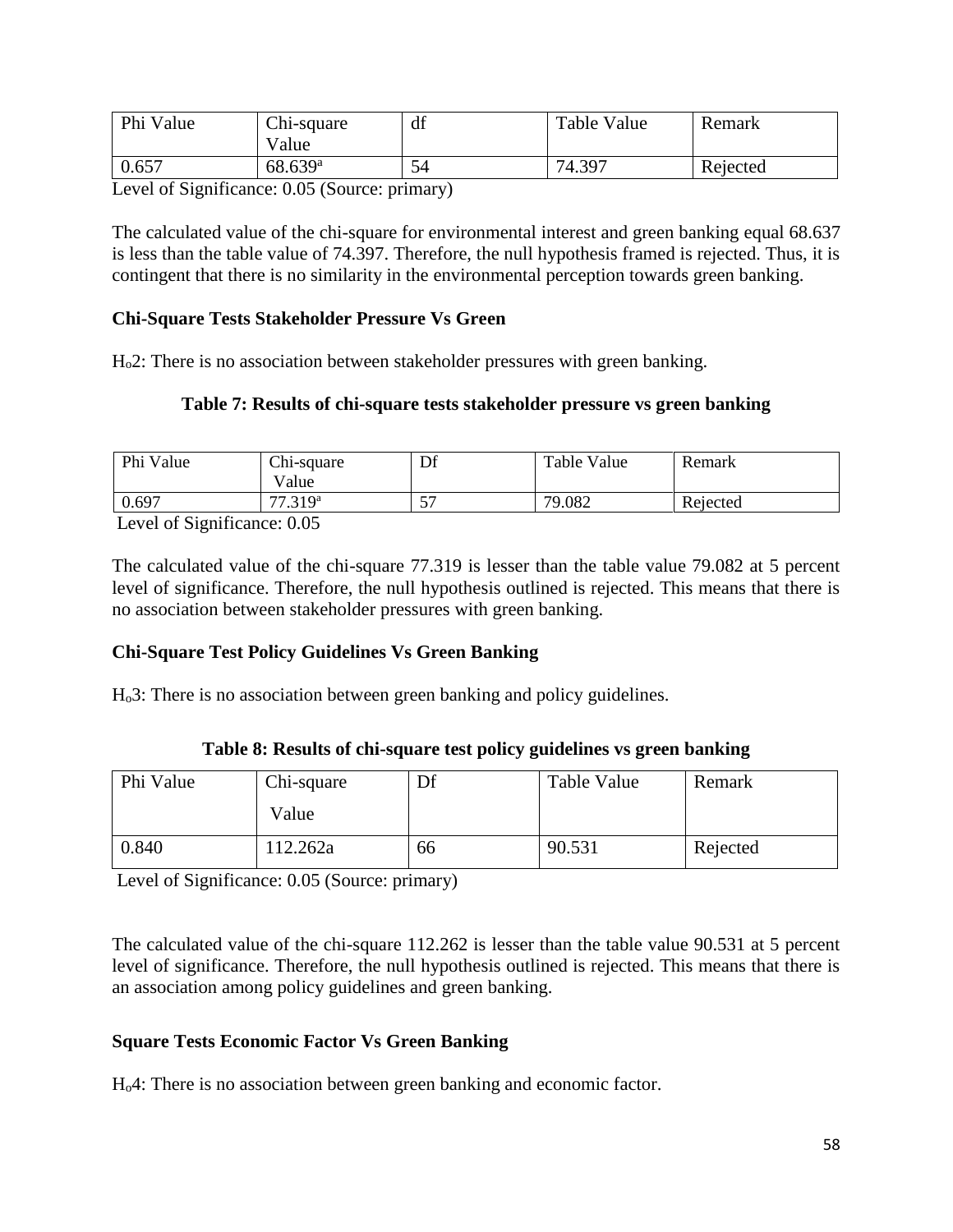# **Tables 9: Results of chi-square tests economic factor vs green banking**

| <b>Phi Value</b> | Chi-square<br><b>Value</b> | Df | <b>Table Value</b> | <b>Remark</b> |
|------------------|----------------------------|----|--------------------|---------------|
| 0.550            | $48.163^a$                 | 45 | 55.758             | Rejected      |

Level of Significance: 0.05 (Source: primary)

The calculated value of the chi-square 48.163 is lesser than the table value 55.758 at 5 percent level of significance. Therefore, the null hypothesis outlined is rejected. This means that there is no association among economic factor and green banking.

# **Chi-Square Tests Loan Demand and Green Banking**

Ho5: There is no association among green banking and loan demand.

## **Tables 10: Results of chi-square tests loan demand and green banking**

| <b>Phi Value</b> | Chi-square | Df | <b>Table Value</b> | <b>Remark</b> |
|------------------|------------|----|--------------------|---------------|
|                  | Value      |    |                    |               |
| 0.702            | 78.438a    | 60 | 79.082             | Rejected      |

Level of Significant: 0.05 (Source: primary)

The calculated value of the chi-square 78.438 is lesser than the table value 79.082 at 5 percent level of significance. Therefore, the null hypothesis outlined is rejected. This means that there is no association loan demand and green banking. In overall, the results obtained from the Pearson chi-square have a positive relationship among all variables.

## **Conclusion**

Banks took an initiative of green banking in order to encourage environment-friendly investment and therefore, green banking as a concept is a proactive and smart way of thinking towards future sustainability. Furthermore, in the emerging economies, it is crucial for the banks to be practical and fast-track the rate of the growth of the economy. Accordingly, as there is an ongoing environmental factor change in the leading the banks experience powerful competition in the global market therefore, the banks may follow to the rigorous public policies and severe law uniforms. Moreover, banks may apply ethics of sustainability and accountability to their business model, construction of strategy for products and services, operations, and their financing activities in order to become stronger. Thus, by adopting the environmental factors, economic factor, stakeholder pressure, policy guidelines and social factor in the implementation of green banking activities, banks can recover the return from their investments.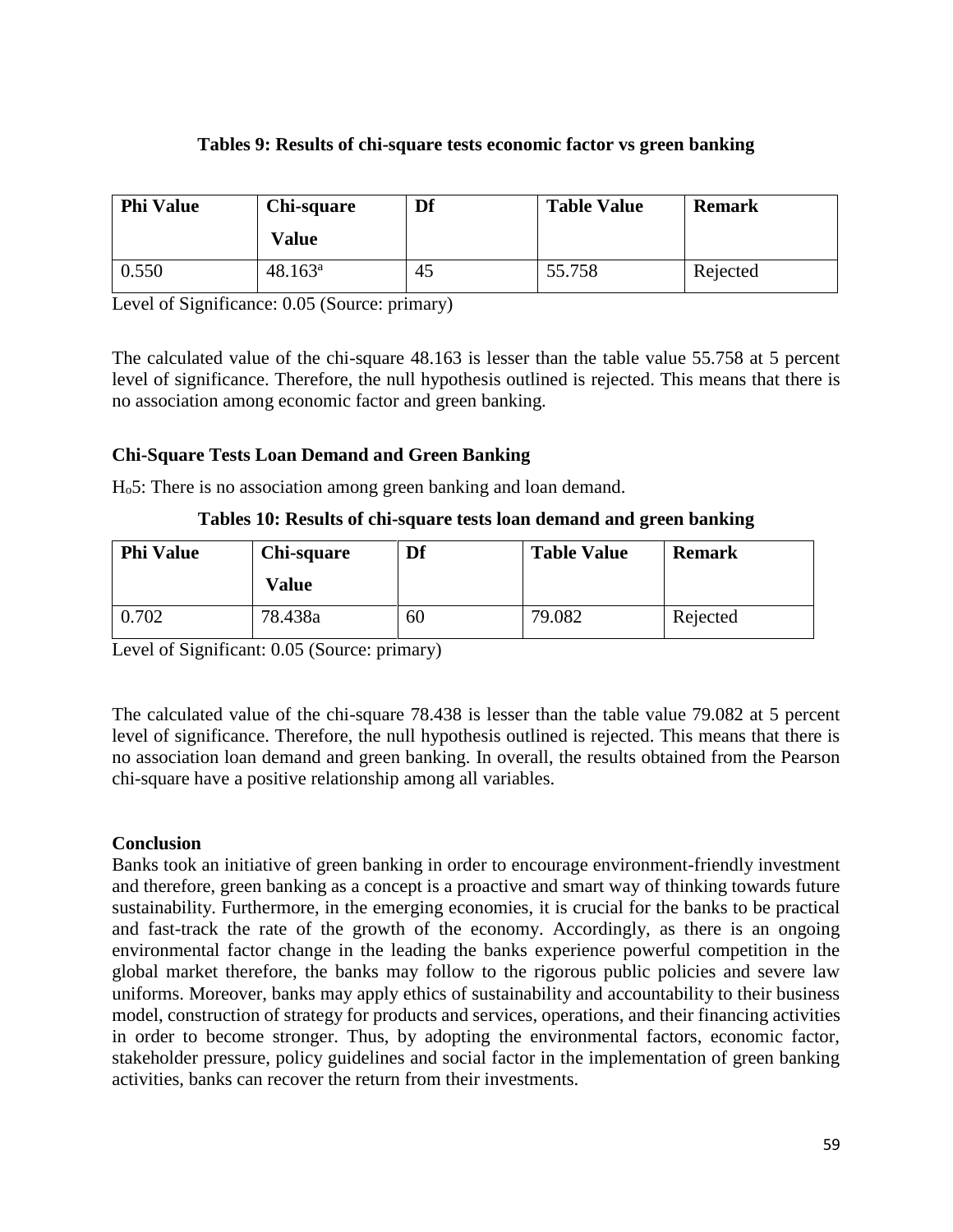Adoption of green banking is more than turning environment-friendly as it is beneficial, such as reduction in the risk as well as the cost of the bank, improvement of banks reputations and contribution to the common good of environment as well as improving the bank reputation. In a comprehensive way, green banking assists the bank's commercial objective on top of the corporate social responsibility. Thus, it is important that commercial Banks of Malaysia should realize their responsibilities towards the environment as well as the society and the economy of the so that they can to participate and subsist in the worldwide market.

#### **Recommendations**

This study reveals that the banks are pursuing green banking because of the early mentioned factors. Furthermore, after detecting the findings recommendations are provided to help to improving the practices of Green banking by commercial banks. Thus, Malaysia banks must monitor the observance of green banking guidelines by the commercial and non-commercial banks and helps the banks to make better use of its guideline. Malaysia Banks also should take innovative step in order to be more helpful for sustaining with eco safety banking. In other hand**,** Malaysia Bank should focus on the benefits of green banking to the commercial banks to completely implement green banking, and, they should explain the economic benefits of green banking to the customers of commercial banks in details.

The government regulators should emphasize on environmental safety Banking and supervise the practices of different banks. The government should also pay special remuneration to those banks which make the theory of eco-friendly banking into empirical in the field of banking sector in Malaysia, encouraging people about green banking awareness through the online banking service and print media. Furthermore, different seasonal and occasional exhibition will also make the common people more aware by following the policy of green banking.

## **Future Research Direction**

The Malaysia government and enforcement agencies are mandated to carry on investigation, awareness and more research on factors determining the adoption of green banking is questionable as it is foremost important to make further research as to determine the effectiveness of the preventive measures already implemented to curb green banking in Malaysia.

Another focus area that the other researchers should take in consideration would be the direct impact of green banking, in the environment as the result of this study proved that green banking can have impact on the economy of the country. Another area of study to be considered is to determine the effectiveness of the various awareness programmes implanted to better practices about green banking. The study should show the effects green banking has on the economy, whether it impacts the economy positively or negatively. Banks need to apply morality of sustainability and responsibility to their business model, strategy formulation for products and services, operations and their financing activities and become stronger. By adopting the environmental factors in their lending activities, banks can recover the return from their investments and make the polluting industries become environment-friendly.

## **REFERENCE**

Ahuja, (2015). Green banking in India: A Review of Literature. *International Journal for Research in Management and pharmacy.* 4(2).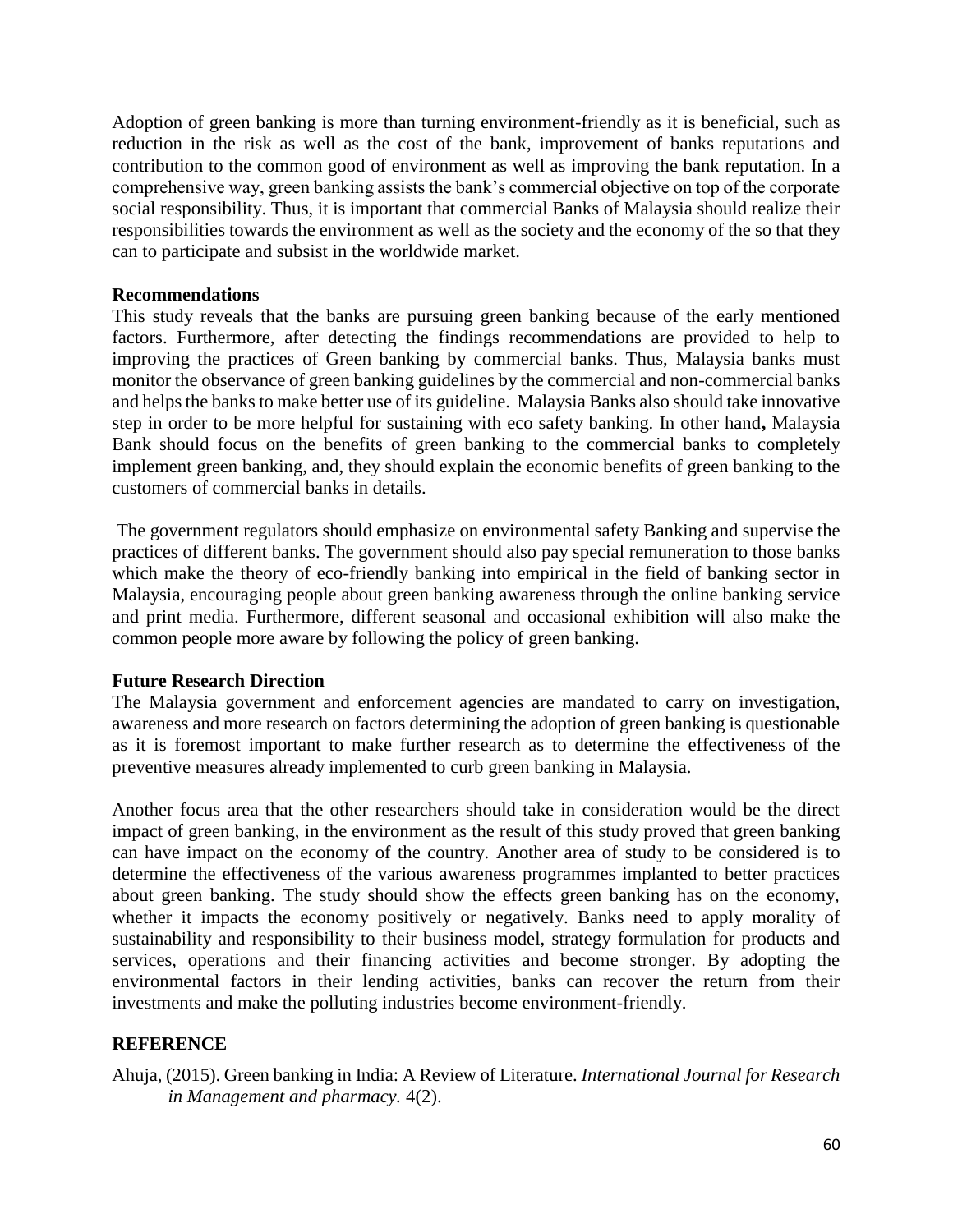- Bahl, S., (2012). Green Banking The New Strategic Imperative. *Journal of Asian Research Consortium*, 2(2).
- Biswa, (2011). Sustainable Green Banking Approach: The Need of the Hour. *Journal of Business Spectrum* 3(2)
- Bukhari, (2011). Green Marketing and its impact on consumer behaviour. *European Journal of Business and Management.*
- Campbell, Dan. (2010). Introduction to Regression and Data Analysis. International Journal of Business Analysis 4 (5).
- Carg, Shruti. (2015). Green Banking: An Overview. *Global Journal of Advanced Research*. 2(8). PP .(1291-1296).
- Chaurasia, (2014). Green Banking Practices In Indian Banks. *Blue Square Publishing House*
- Chopra & Kakrecha, (2015). Green Finance: The Practices of Banks and Perspective of Customers. *International Journal of Research –Granthaalayah*.
- Choudhury et al, (2013). Influence of Stakeholders in Developing Green Banking Products in Bangladesh. *Research Journal of Finance and Accounting*.
- Choudhury, M. (2013). Influence of Stakeholders in Developing Green Banking Products in Bangladesh. *Research Journal of Finance and Accounting*, 4(7).
- Deka, Gobinda (2015). Green Banking Practices: A Study On Environmental Strategies of Banks with Special Reference to State Bank of India. *Indian Journal of Commerce & Management Studies.*
- GARG, S., (2015). GREEN BANKING: AN OVERVIE*. Global journal of advanced research,*  2(8 PP. 1291-1296).
- Hoque, et al., (2015). Green Banking Initiatives of Some Selected pcbs in Bangladesh: A Special Focus on Islami Bank Bangladesh Limited. *International Journal of Ethics in Social Sciences*, 3(1).
- Islam, M., and Hassan., M. (2015). Reasons behind the Practices of Green Banking by Commercial Banks: A case study on Bangladesh. *European Journal of Business and Management*, 7(22).
- Islam., and Kamruzzaman, A. (2015). Green Banking Practices in Bangladesh. *IOSR Journal of Business and Management (IOSR-JBM*), 17(4).
- Kordshouli at al, (2015). An analysis of the green response of consumers to the environmentally friendly behaviour of corporations. *Iranian Journal of Management Studies (IJMS)*
- Lalon, R. M., 2015. Green banking: Going green. *International Journal of Economics, Finance and Management Science*, 3(2326-9553).